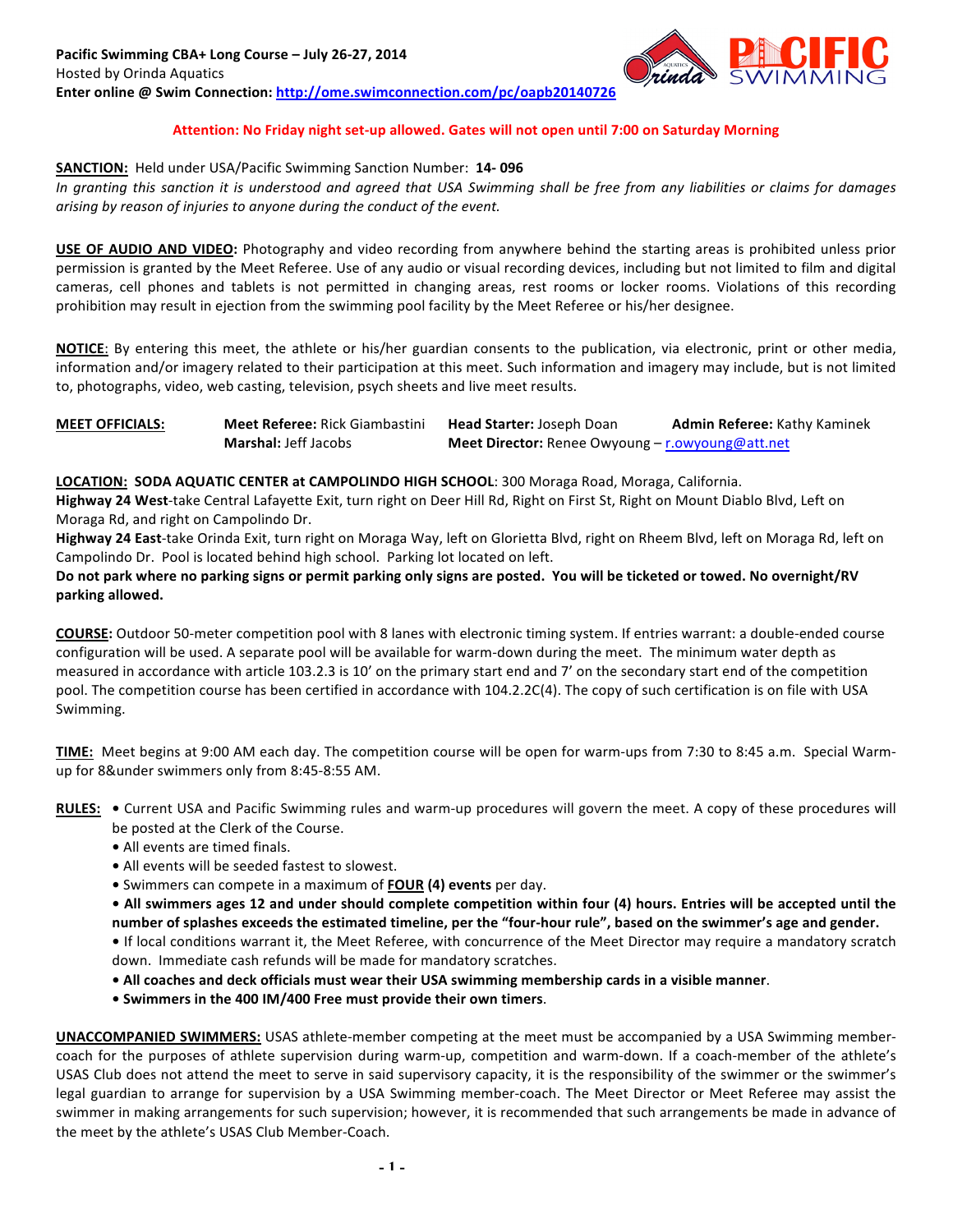**RACING STARTS:** Any swimmer entered in this meet, unaccompanied by a USA Swimming member coach, must be certified by a USA Swimming member coach as being proficient in performing a racing start or must start the race in the water. It is the responsibility of the swimmer or the swimmer's legal guardian to ensure compliance with this requirement.

RESTRICTIONS: . Sale and use of alcoholic beverages and smoking and the use of other tobacco products is prohibited in all areas of

- the meet venue during the meet.
- Coaches, parents, siblings and officials may not use the pool.
- Glass containers of any kind are not allowed in pool area.
- All pets are prohibited in the pool area.

• Except where venue facilities require otherwise, changing into or out of swimsuits other than in the locker rooms or designated areas is not appropriate and is strongly discouraged.

**ELIGIBILITY:** • Swimmers must be current members of USA-S and enter their name and registration number on the meet entry card as shown on their Registration Card. All swimmer registrations will be checked against the SWIMS database. Any swimmer found not to be registered with USA swimming by the Meet Director must register at the meet (a \$10 surcharge will be added to the regular registration fee). Duplicate registrations will be refunded by mail.

• Swimmers in the "A" Division must have met at least the listed "PC-A" time standard. Swimmers in the "B" Division must have met at least the listed "PC-B" time standard. All entry times slower than the listed "PC-B" time standard will be in the "C" Division.

• Entry forms must be completely filled out including best **LONG COURSE Meters** time for each event. Time conversions will not be accepted. Pacific Swimming Rules and Regulations specify that when you have achieved a specific class level (for example, "PC-B" or "PC-A") in an event in one course, you are considered to be qualified at the same level in all courses. Accordingly you must always enter a time that maintains the class for which you qualified in an event.

**• "No Time" entries WILL NOT be accepted**. 

• Entry times submitted for this meet may be checked against a computer database and may be changed in accordance with Pacific Swimming Entry Time Verification Procedures.

• Swimmers 19 years of age and older may participate in the 17-18 division, but may not receive awards. Such swimmers must have met the listed 17-18 time standards.

• Disabled swimmers are welcome to attend this meet and should contact the Meet Director or Meet Referee regarding special accommodations on entry times and seeding per Pacific Swimming policy.

• A minimum 11-12 "PC-B" time is required to enter the 11&up 400 IM and the 11&up 400 Free. Swimmers that have not met the minimum 11-12 "PC-B" time for these events will be removed from the event with NO refund.

ZONE 2 ENTRY PRIORTY: Meet entries will not be accepted any earlier than June 21<sup>st</sup>, 2014. Entries of swimmers from Zone 2 **teams in "good standing" postmarked or entered online by 11:59 p.m. on July 7<sup>th</sup>, will be given 1<sup>st</sup> priority acceptance. All entries** from Zone 2, all other Pacific LSC Zones and other LSCs, either postmarked, entered online, or hand delivered by the entry deadline will be considered in the order that they were received. \*\*Note: Swimmers who falsify their entry form by listing a team to which they are not legitimately associated will be rejected from the meet. Further, entry fees will not be refunded and they may be referred to Pacific Swimming Review Committee for disciplinary action.

**ENTRY FEES:** \$2.75 per individual event, plus an \$10 per swimmer participation fee. A check for the total amount must accompany each surface mail entry. Checks should be made payable to **Orinda Aquatics**. There are no refunds. Entries will not be accepted unless accompanied with the full fee amount.

# **Option 1** – Online Meet Entries: Deadline by 11:59, Wednesday, July 16<sup>th</sup>, 2014.

Enter online at: **http://swimconnection.com/pc/oapb20140614** to receive immediate confirmation of acceptance via email. The "billing information" email should be brought to the meet as proof of entry. Online entry requires payment by credit card using the secure site. The cost of using Online Meet Entries is \$1 per swimmer plus 5% of the total entry fee. Please note that the processing fee is a separate fee from the entry fee. Online meet entry fees are paid to Swim Connection, LLC. Use of this system is completely voluntary. Online Meet Entry is not required or expected by Pacific Swimming. "No times" entries will not be accepted.

**Option 2 - Surface Mail Entries:** Individual Consolidated Entry Forms must be completely filled out including best long course time. 'No Time' entries will not be accepted. Entries must be postmarked by midnight, Monday, July 14<sup>th</sup>, 2014 or hand delivered, no later **than 6:00 PM, Wednesday, July 16<sup>th</sup>, 2014 to 6537 Liggett Drive Oakland, CA 94611. NO LATE entries will be accepted. No Refunds** will be made. No Faxed Entries. To confirm entry into the meet, include a self-addressed, stamped envelope or postcard with your entries**.**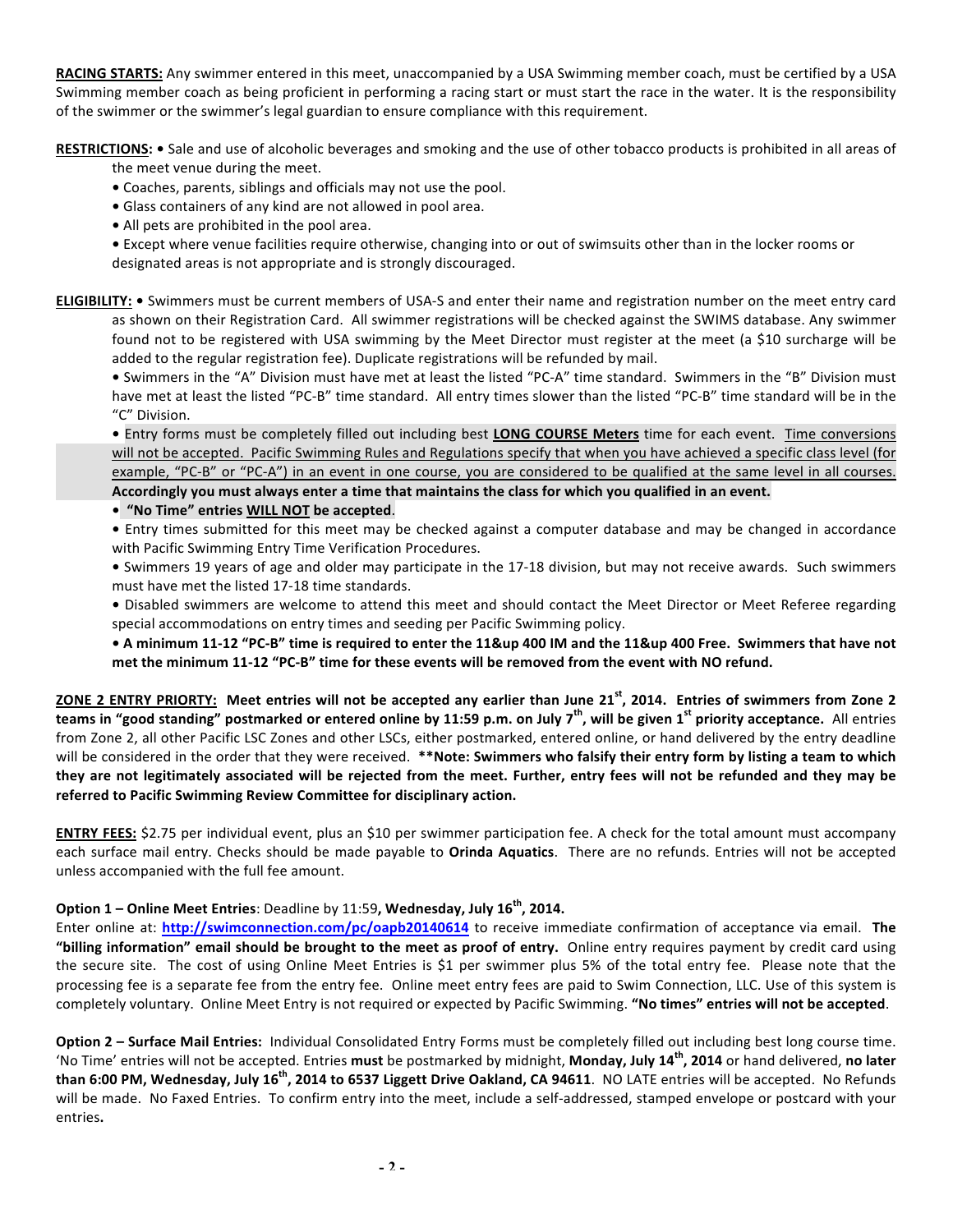**CHECK-IN:** The meet will be deck seeded. Swimmers must check-in at the Clerk-of-Course. Close of check-in for all events shall be no more than 60 minutes before the time of the start of the first heat of the event. No event shall be closed more than 30 minutes before the scheduled start of the meet. Swimmers who do not check-in will not be allowed to compete in the event.

**SCRATCHES:** Any swimmers not reporting for or competing in an individual timed final event shall not be penalized. Swimmers who must withdraw from an event after it is seeded are requested to inform the referee immediately.

AWARDS: Awards will be given to top 8 finishers in the following age groups: 8&u, 9-10, 11-12, 13-14, 15-16 and 17-18 age groups. "A" medals will be awarded to swimmers achieving a new "A" time regardless of place achieved in event. No awards will be given to swimmers age 19 years or older. All Individual awards must be picked up at the meet. No awards will be mailed or distributed after the meet.

ADMISSION: Admission is free. A two-day program will be available for a reasonable cost.

HOSPITALITY/SNACK BAR: Lunches and refreshments will be provided for officials and coaches only. Timers will be served snacks and drinks. A snack bar will be available.

**MINIMUM OFFICIALS RULE:** The Meet Referee shall conduct an inventory of Officials and shall compare the number of swimmers entered against the number of Officials that worked representing each team per day of the meet. Those teams who have not provided sufficient Officials in a day of the meet, in accordance with the table below, will be fined \$100 per missing Official per day.

| Number of swimmers entered in meet per<br>team per day | Number of trained and carded officials |
|--------------------------------------------------------|----------------------------------------|
| $1 - 10$                                               |                                        |
| $11 - 25$                                              |                                        |
| 26-50                                                  |                                        |
| 51-75                                                  |                                        |
| 76-100                                                 |                                        |
| Every 20 swimmers over 100                             |                                        |

### **EVENT SUMMARY:**

|               |               | <b>SATURDAY</b> |                | <b>SUNDAY</b> |                 |                |                |  |  |  |  |
|---------------|---------------|-----------------|----------------|---------------|-----------------|----------------|----------------|--|--|--|--|
| 8&under       | $9 - 10$      | $11 - 12$       | $13 - 18$      | 8&under       | $9 - 10$        | $11 - 12$      | $13 - 18$      |  |  |  |  |
| <b>50 Fly</b> | <b>50 Fly</b> | 200 Free        | 200 Back       | 100 Back      | 100 Back        | <b>100 Fly</b> | <b>200 Fly</b> |  |  |  |  |
| 50 Back       | 50 Back       | 50 Fly          | <b>100 Fly</b> | 50 Breast     | 50 Breast       | 100 Back       | 100 Back       |  |  |  |  |
| 100 Breast    | 100 Breast    | 50 Back         | 100 Free       | 100 Free      | <b>100 Free</b> | 50 Breast      | 50 Free        |  |  |  |  |
| 50 Free       | 50 Free       | 100 Breast      | 100 Breast     |               | 200 IM          | 100 Free       | 200 Breast     |  |  |  |  |
|               |               | 50 Free         | 200 Free       |               |                 | 200 Breast     | 400 Free*      |  |  |  |  |
|               |               | 400 IM*         | 400 IM*        |               |                 | 400 Free*      |                |  |  |  |  |

\*Minimum time standard of 11-12 "PC-B" time required to enter the 400 IM/400 Free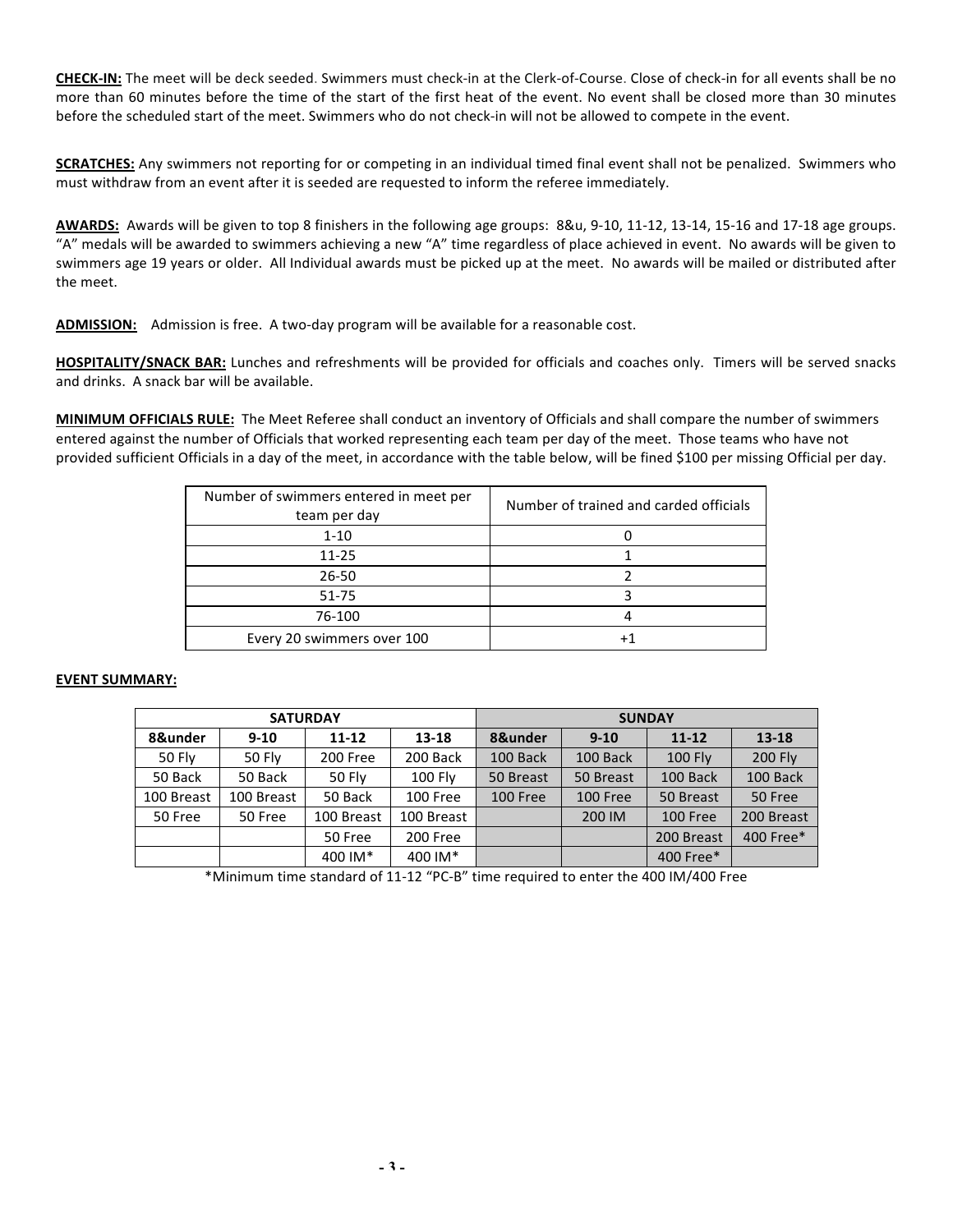|                               | <b>SATURDAY EVENTS</b>        |                              | <b>SUNDAY EVENTS</b>          |                                  |                              |  |  |  |  |  |
|-------------------------------|-------------------------------|------------------------------|-------------------------------|----------------------------------|------------------------------|--|--|--|--|--|
| <b>GIRLS</b><br><b>EVENT#</b> | <b>EVENTS</b>                 | <b>BOYS</b><br><b>EVENT#</b> | <b>GIRLS</b><br><b>EVENT#</b> | <b>EVENTS</b>                    | <b>BOYS</b><br><b>EVENT#</b> |  |  |  |  |  |
| $\mathbf{1}$                  | 13&up 200 Back                | $\overline{2}$               | 31                            | 13&up 200 Fly                    | 32                           |  |  |  |  |  |
| 3                             | 11-12 200 Free                | 4                            | 33                            | 11-12 100 Fly                    | 34                           |  |  |  |  |  |
| 5                             | 9-10 50 Fly<br>8&un 50 Fly    | 6                            | 35                            | 10&under 100 Back                | 36                           |  |  |  |  |  |
| 7                             | 11-12 50 Fly                  | 8                            | 37                            | 11-12 100 Back                   | 38                           |  |  |  |  |  |
| 9                             | 13&up 100 Fly                 | 10                           | 39                            | 13&up 100 Back                   | 40                           |  |  |  |  |  |
| 11                            | 9-10 50 Back<br>8&un 50 Back  | 12                           | 41                            | 9-10 50 Breast<br>8&un 50 Breast | 42                           |  |  |  |  |  |
| 13                            | 11-12 50 Back                 | 14                           | 43                            | 11-12 50 Breast                  | 44                           |  |  |  |  |  |
| 15                            | 13&up 100 Free                | 16                           | 45                            | 13&up 50 Free                    | 46                           |  |  |  |  |  |
| 17                            | 10&under 100 Breast           | 18                           | 47                            | 9-10 100 Free<br>8&un 100 Free   | 48                           |  |  |  |  |  |
| 19                            | 11-12 100 Breast              | 20                           | 49                            | 11-12 100 Free                   | 50                           |  |  |  |  |  |
| 21                            | 13&up 100 Breast              | 22                           | 51                            | 13&up 200 Breast                 | 52                           |  |  |  |  |  |
| 23                            | 10&un 50 Free<br>8&un 50 Free | 24                           | 53                            | 11-12 200 Breast                 | 54                           |  |  |  |  |  |
| 25                            | 11-12 50 Free                 | 26                           | 55                            | 9-10 200 IM                      | 56                           |  |  |  |  |  |
| 27                            | 13&up 200 Free                | 28                           | 57                            | 11&up 400 Free**                 | 58                           |  |  |  |  |  |
| 29                            | 11&up 400 IM*                 | 30                           |                               |                                  |                              |  |  |  |  |  |

# Swimmers entering the 400 IM/400 Free must provide their own timers.

\*Minimum time standard for the 400 IM is the 11-12 "PC-B" time standard: Girls - 7:13.59, Boys - 7:20.69. \*\*Minimum time standard for the 400 Free is the 11-12 "PC-B" time standard: Girls - 6:22.49, Boys - 6:20.99. Swimmers not meeting the minimum time standard will be removed from the event, with NO Refund.

Time standards are located on the Pacific Swimming Website: http://www.pacswim.org/swim-meet-times/standards